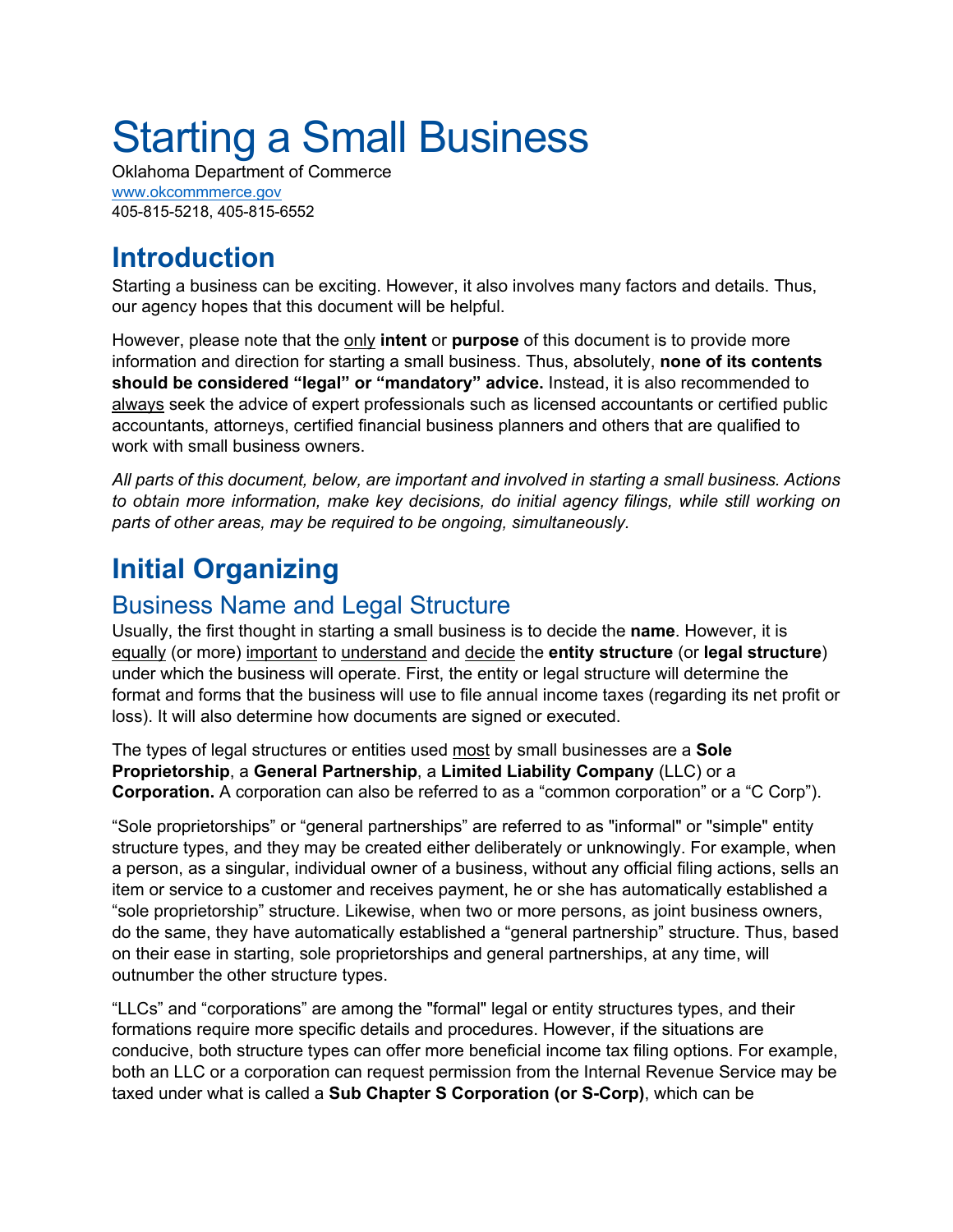advantageous to the owners. Both structure types can also, technically, provide liability limitations from lawsuits. However, for assistance in adequately assessing and realizing advantageous tax or limited liability situations, small business are advised to consult with qualified professionals and experts such as small business attorneys, general licensed and tax accountants or CPAs, certified financial business planners and others that work in these areas.

#### Registering the Name and Legal Structure Information

In Oklahoma, the term, "registering", is used by more than one agency. However, the registration (or filing) action to denote the start or the existence of a business is done with the **Oklahoma Secretary of State (SOS),** www.sos.ok.gov, **405-522-2520**. The registration with SOS will include the name of the business, plus other information, as required in accordance with the specific type of entity structure involved.

If a business is operating under the structure of a "sole proprietorship" or a "general partnership", only a **trade name** can be registered with the SOS. Thus, the desired name of the business will be officially registered with SOS under its "trade name" category. A trade name is also referred to as a name **"doing business as**" or a **d/b/a**.

However, the registration of a business at SOS to operate under a formal structure, such as an **LLC** or a **corporation**, will be more involved. Although the name of the business will be included, the registration, itself, will also be done under the specific format for the formal structure type.

Completing a registration electronically from the SOS website should usually be faster and more convenient. At the agency's homepage, about an inch from the top of the page, on the far left, there is a horizontal menu starting with the category, "Business Services". When clicked, it will show items on the website under vertical columns. The first column will allow a search regarding the availability of a desired business name. The next column is titled "File Online" which, by clinking the "Business Entity" selection, allows the start of registering online, immediately. In the fourth column, called "Forms and Fees", the "Business Entity" selection will result in a page called **"Downloadable Forms"** that shows all of the types of business entities and other items that can be registered with the SOS. When a specific entity type on the page is expanded open, it will show the basic fee amount, a link to immediately register electronically, plus a link to a PDF attachment regarding the item. The PDF attachment will include general information, instructions, plus a related application form. The blank PDF application form can be printed off and then hand completed. Or it can be typed for completion while displayed on the SOS website, and then printed. However, a completed PDF application cannot be filed electronically, nor can it be saved and retrieved from the website, later. The completed application must either be mailed or taken into SOS's office in person to be filed. However, a printed and completed application form from the PDF attachment can be used as a reference while completing a registration, electronically. There is also a quick menu on the homepage of the SOS website called "Most Requested Info", which also has a **"Downloadable Forms"** link.

Currently, the basic SOS registration fees are as following: Trade Name-\$25.00, Limited Liability Company (LLC)-\$100.00 and Corporation-\$50.00 minimum fee, but it can vary based on the "Total Authorized Capital" (TAC). An added online credit card payment fee for each registration, respectively, are Trade Name-\$1.00, LLC-\$4.00 and Corporation-\$4.00.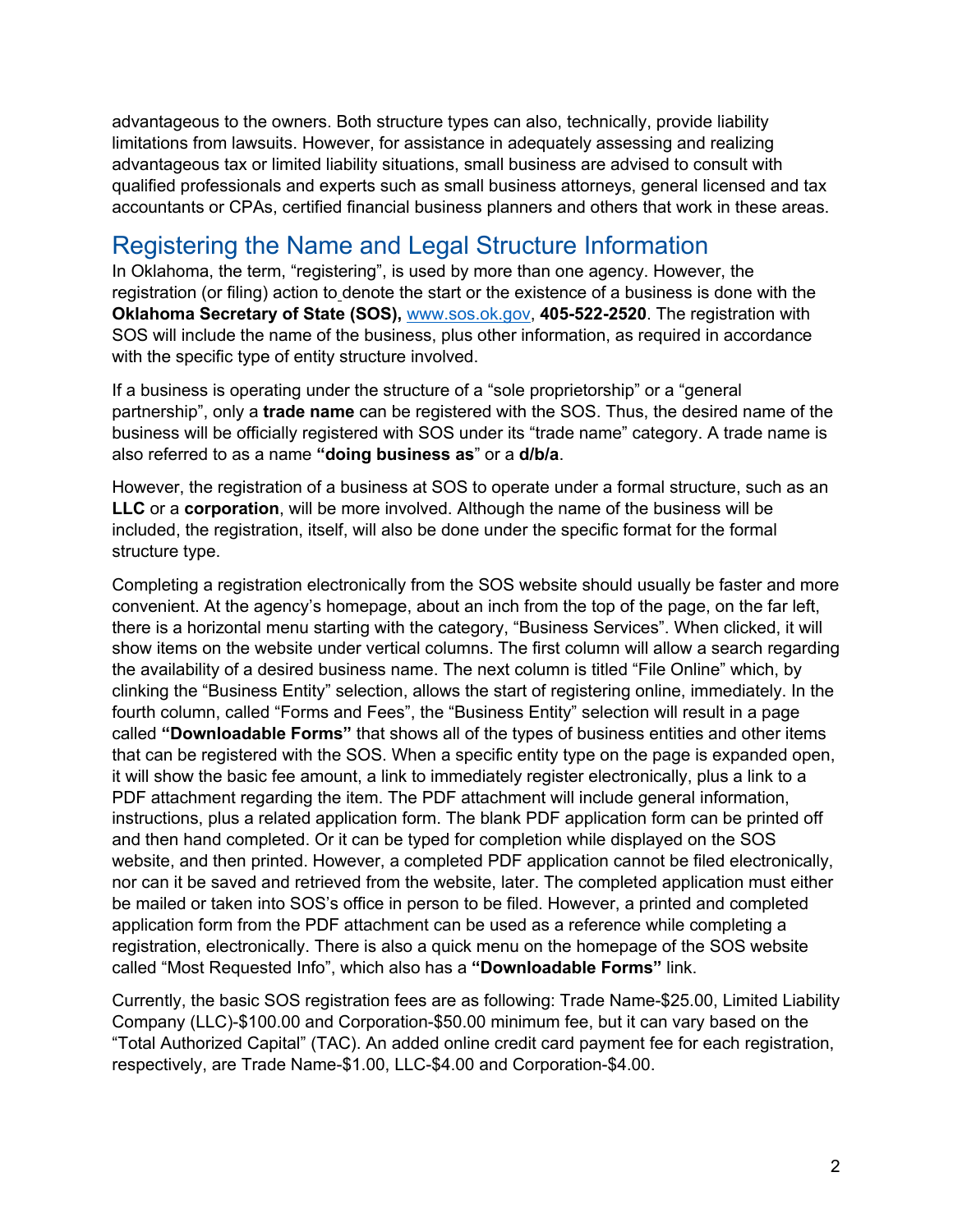An LLC must also pay an **annual fee** of \$25.00 to the SOS to keep its registration active and in "good standing". Similarly, a corporation must file an **annual franchise tax return** (with the Oklahoma Tax Commission) and, if owed, pay a **franchise tax** amount. Computation of the tax will require the two basic financial statements of a business: a "Balance Sheet" and an "Income Statement". However, no annual fee or tax is required for a "Trade Name" registration.

A name is always included when registering a business with the SOS. Additionally, at the specific time of the registration, the desired name must also be available (not being used by another business). However, if the name is available, but the registration must be delayed, the name can be **reserved** (or **held**) for 60 days, for a \$10.00 fee, and used later. On the Downloadable Forms page, the "name reservation" link is under the "Other Business Forms" selection. The business name can also be registered indefinitely as a "trade name", plus released later (for a \$25.00 fee) and used, then, in registering an LLC, corporation or other formal entity type.

**Selecting** the legal structure or entity type under which to operate a business is the decision of the business owner(s). The staff of SOS will not discuss what the selection should be. However, the structure selected and started with, initially, can be changed, later, to another type. Thus, if a future owner cannot consult or confer with a qualified professional (i.e., tax accountant or CPA, attorney or other source) before starting the business, then he or she should do so, as soon as possible, afterwards.

Persons involved as owners in a general partnership or an LLC (including family members should develop and maintain a written "partnership agreement" or "operating agreement" as applicable. Information concerning comparisons regarding starting or owning a small business can also be searched on the Internet.

The entity registrations with the SOS are also, often, mistakenly confused as the same actions to obtain various licenses or permits required to operate a business in Oklahoma. Licenses and permits are completely different requirements that are covered in the next section of this document.

#### Obtaining an Employer Identification Number (EIN)

All businesses with employees (including those under the structure of a sole proprietorship) must obtain an **Employers Identification Number (EIN)**. An EIN (also, informally, called a "federal ID number") is obtained, free of charge, from the website of the federal **Internal Revenue Service (IRS)** agency (of the U.S. Treasury Department), www.irs.gov. However, even without having any employees, businesses operating as general partnerships or registered under a formal entity structure (i.e., LLCs, corporations and others) are required to obtain an EIN, as well. An EIN is also normally required to open a business banking account.

## **Licenses, Permits and Other Operating Requirements**

Different "licenses" and "permits" may be required for various businesses to officially (or legally) operate in Oklahoma.

*A "license" is, normally, a document required by a business that provides a service. In addition to paying a fee, obtaining a license, in a classic sense, will also normally require completing a "course of study", plus passing a qualifying "test or exam". A "permit", on the other hand, usually*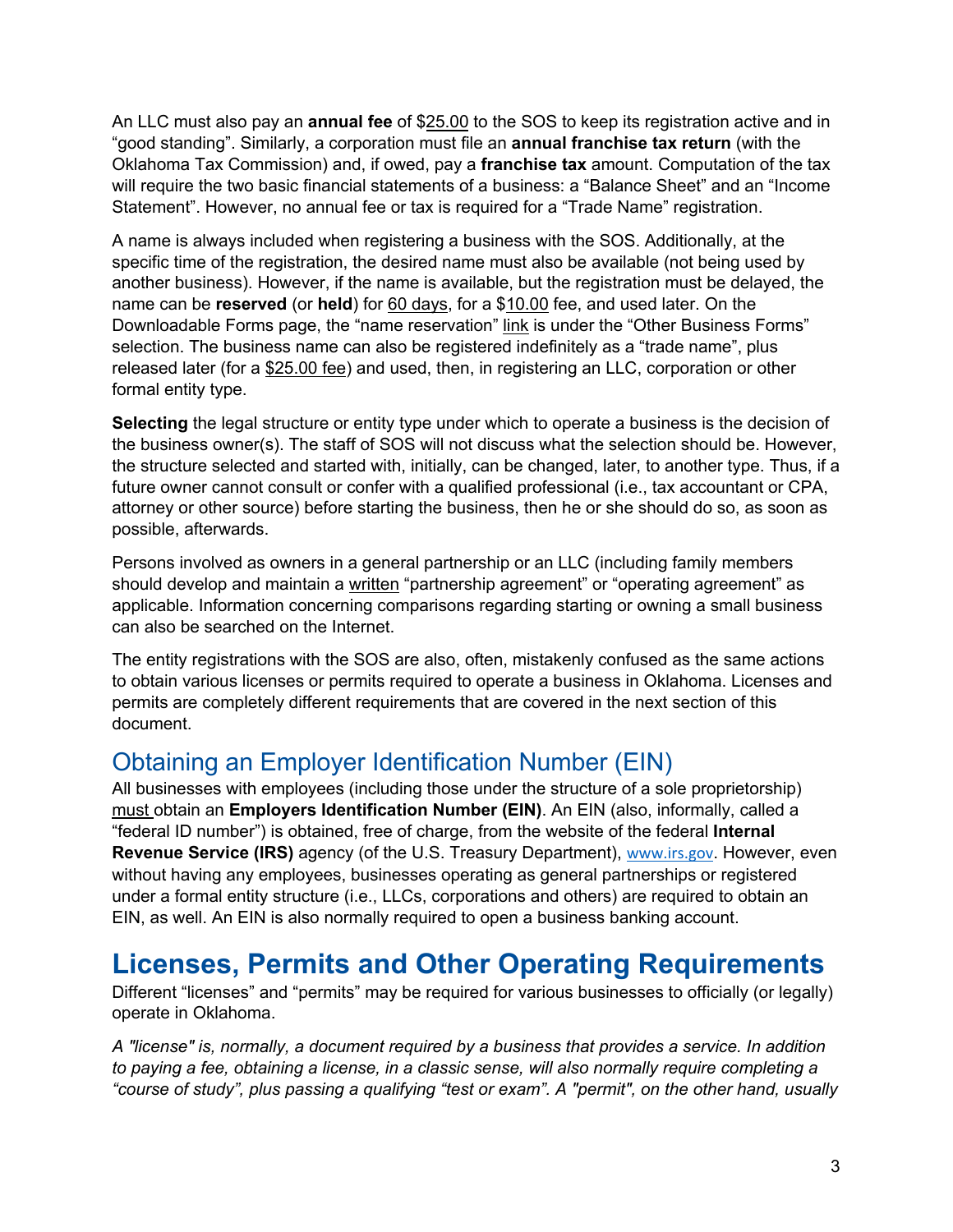*only requires providing some specific information regarding the ownership and activities of the business. The fees for permits typically cost less than license fees.* 

*Other terms regarding requirements to operate a business in Oklahoma can include being "certified", "registered" or "bonded". However, terms are often used interchangeably by agency staff persons (particularly regarding licenses or permits).*

#### License Requirements and Service Businesses in Oklahoma

In Oklahoma, as mentioned, a "**License"** is normally a requirement pertaining to a business that provides a **service**. However, a license is not required for all service businesses. Furthermore, when a license is required, the license is typically issued to the owner(s) or operator(s) of the service business and is not issued to the business as an entity. For example, in a typical doctor's office, the doctor and certain medical staff (such as a nurse) must be licensed, but not the actual office, itself. However, if the doctor wants the office or practice to be under a formal entity structure (i.e., an LLC or corporation), then it must be registered, as such, with the SOS (which will include the desired business name).

The above licensing factors are similar for other businesses or practices such as attorneys; accountants/CPAs; guidance and behavior counselors; insurance and real estate agents, plus engineers and architects. Examples of service businesses that commonly require providers to obtain a license include food establishments (e.g., restaurants, cafes, food counters, plus catering and food truck operators); cosmetologists, barbers and massage therapists (plus their shops), plus home and building construction contractors providing plumbing, electrical and HVAC services. Lesser known service businesses requiring providers to obtain licenses include: mortgage and consumer credit providers; alarm controls and surveillance equipment installers; security guard services; locksmiths; amusement equipment operators; elevator and boiler pressure repair and installers; pressure line welders, plus transport, delivery and trucking services and chemical applicators for lawns and trees.

Examples of some service businesses that do not require the owner or providers to obtain licenses include: janitorial and residential cleaning; general lawn services (mowing and edging grass, plus trimming and cutting scrubs, hedges and trees); general power washing services (with exceptions regarding livestock transport trailers and washing to remove contaminated materials); auto, truck and equipment repair services; windows, garage door, guttering installation and repair; IT and general business consulting; general business brokers; auctioneers (with exceptions regarding real estate and livestock); general welding and construction services (with the exceptions, above) including carpentry, dry wall, concrete, fencing, painting, carpeting & flooring and other areas cited as repair, remodeling & renovation services.

Also, in several states of the U.S., just starting a business will require paying a fee that is called a "**general business license"**. However, in Oklahoma a general business license or fee is not required. The regulating of businesses in the state (issuing of licenses, permits, etc.) is done directly by the specific state agencies or sources designated to do so.

More specific information regarding licensing requirements can be found at the following link of our agency's website, https://www.okcommerce.gov/doing-business/startupsentrepreneurs/business-licensing-operating-requirements/.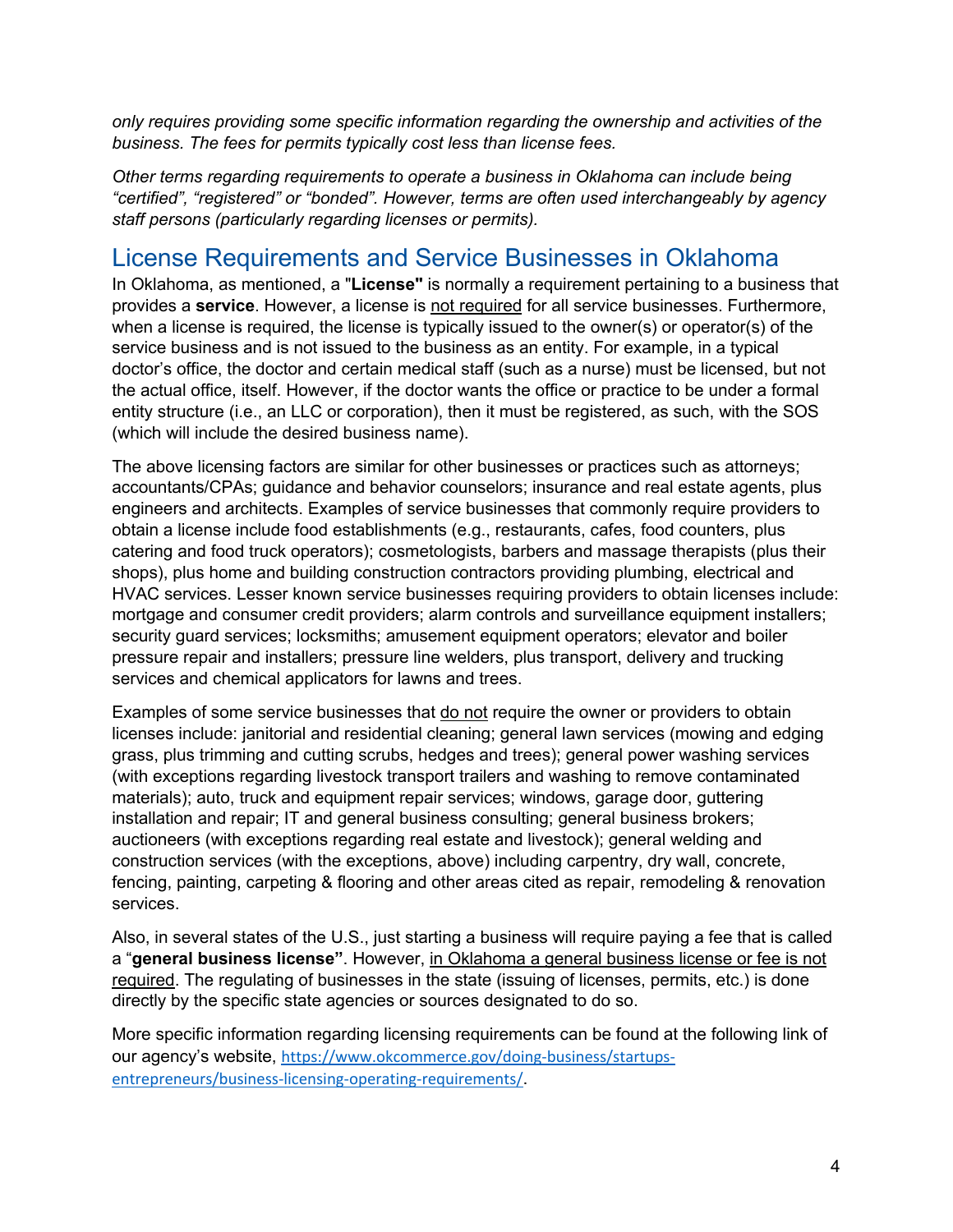#### Sales Tax Permits Required of Wholesale and Retail Businesses

The sale of tangible products or material items to customers in Oklahoma involves the collection of **sales taxes**. Thus, **wholesale** and **retail** businesses that sell such items to customers in the state, are required to obtain one or more applicable **sales tax permits** from the **Oklahoma Tax Commission (OTC)**, www.tax.ok.gov, **405-521-3160**. There is a "general sales tax permit" (STP) for general products, plus "special permits" required for the sale of products such as gasoline, cigarettes, beer and wine, liquor, vehicle tires and other items. The act of applying for or obtaining one or more STPs from the OTC is also called "**registering"**. A STP is also one of the items that must be obtained online from the OTC website. In other states, a STP may also be called a **"reseller's permit"**.

The sale tax rates for cities, towns and communities across the state are available from OTC. Under their related STP number, wholesaling and retailing businesses must charge and collect sales taxes (based on multiplying the applicable percentage rates against the prices of the items sold to customers). Then later (usually in the following month, unless extended), the taxes must be remitted to OTC, along with a report.

A **wholesaler** is not required to charge and collect sales taxes if it is selling its items to a "retail" (or "resale") business customer that has a required STP. However, since a retailer sells to the final customer in the general public, it must charge, collect and remit sales taxes to OTC. However, an exception can pertain to a customer with an exemption certificate such as those issued to disabled veterans.

Retail businesses vary in size. They include large chain outlets, local neighborhood stores, as well as the growing number of small, "home-based" businesses which sell items from websites or other online platforms (e.g., clothing, jewelry, cosmetics, soaps, health supplements, plus other tangible products or items). However, regardless of size, retail businesses located in Oklahoma who sell products to customers in Oklahoma, must obtain STPs, as applicable, and charge, collect and remit such taxes to OTC. Thus, STPs from OTC are the most issued regulatory permit in the state.

Sales tax collections are also required of special service businesses such as hotels, motels, recreational cabins and bed & breakfast operations, as well as car rental service owners and warehouse operators. Vending business owners and trailer dealers are also required to be permitted or licensed by OTC and to purchase decals and stickers to be placed on their machines and trailers.

#### Additional Requirements and Filings for Businesses with **Employees**

If a business in Oklahoma have actual employees, it will also have additional state requirements and filings as following:

- **Oklahoma Tax Commission (OTC)**, www.tax.ok.gov, 405-521-3160; to apply for and obtain an Oklahoma "income tax withholding account".
- **Oklahoma Employment Security Commission** (OESC), www.oesc.ok.gov; to apply, as an employer, for computation and payment of an "unemployment taxes" amount.
- **Oklahoma Workers Compensation Commission (WCC)**, www.wcc.ok.gov, 405-522- 3222; in accordance to WCC regulations, businesses must cover its employees in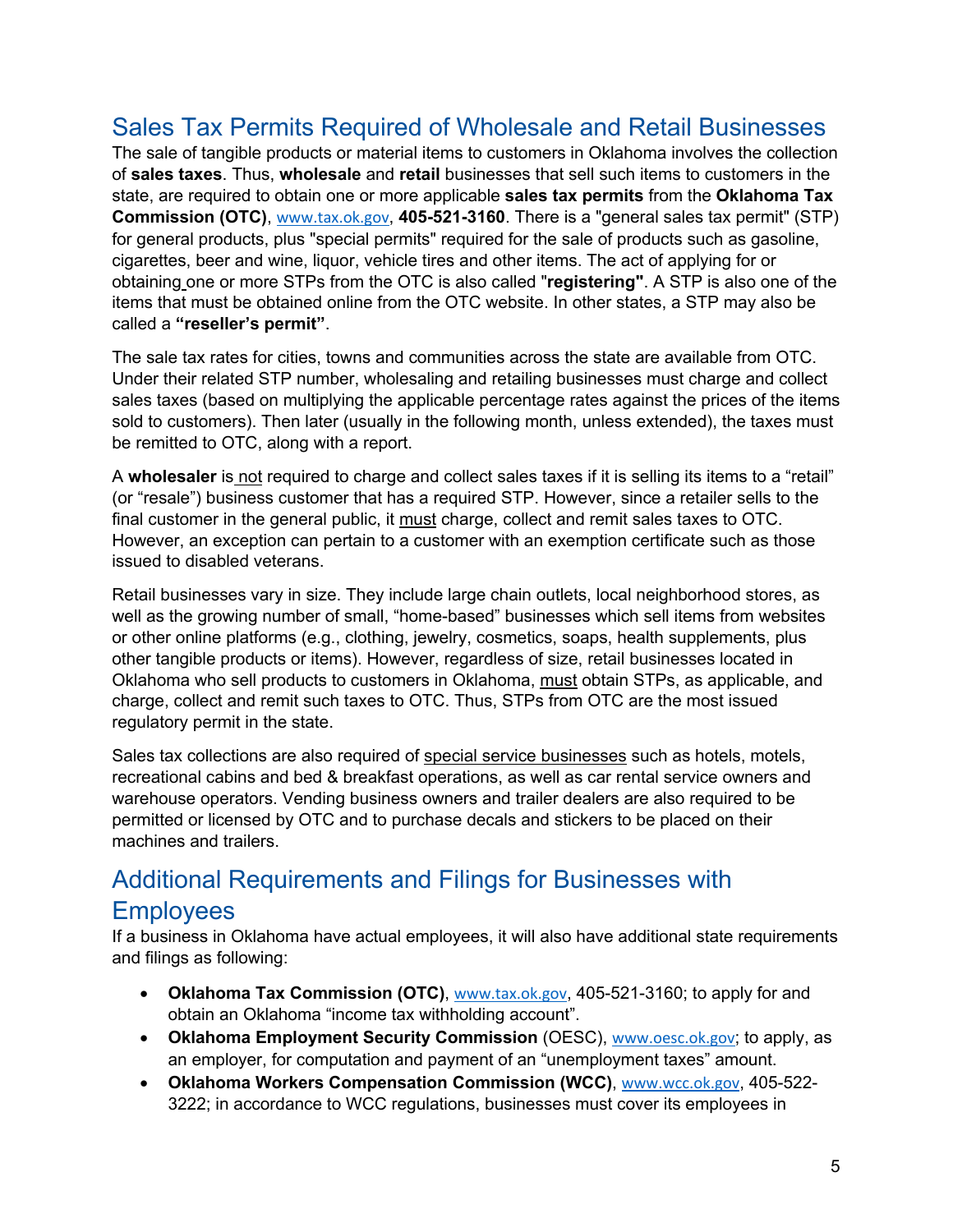Oklahoma under "workers compensation insurance". If needed, the insurance is available from Oklahoma's state owned insurance company, **CompSource Mutual Insurance Company**, www.compsourcemutual.com,405-232-7663, 800-347-3863.

## **Financial Estimates and Projections**

*This area pertains to the "numerical" and "financial" aspects regarding a small business that should be addressed by persons wishing to start a successful small business.* 

#### Numeric and Financial Estimates

In planning, aspiring owner(s) must decide the products or services that their business will sell or provide. Similarly, they must be able to identify the potential customers (including by various segments or types) for marketing and solicitation efforts. For example, a retail clothing business might offer items only for women or only for men, or items could be only for teens and children. Construction companies may offer services to only single residential property owners or just to multi-family property owners, or to both. It could also be vice-versa to owners of small or large commercial buildings. Detailed notes may be needed regarding the various customer categories for a business.

Information should also be developed regarding the prices to be used in selling or providing the products or services. Likewise estimates or actual amounts should be developed regarding the direct costs involved. Normally for retail businesses, the major direct cost is the cost of the merchandise inventory purchased for resale. The direct costs for a repair and installation service business include parts and materials, direct labor and shop supplies and expenses. Similar costs are involved with various products or items that are handmade or processed for sale by owners of home-based small businesses.

#### Annual Financial Operating Projections

Some of the key objectives in starting and operating a business are for it to be profitable and to grow financially. Thus, it is recommended that **"Annual Projected Financial Operating Statements"** be developed for the business. The projected statements are developed in the same format of a regular "Income (or Profit & Loss) Statement". The main purposes of the statements are to try to realistically project and analyze the financial dynamics and profitability of the business.

The projected **annual sales (or revenue)** for a business are reached from computing the money to be received from the annual sales of an estimated number of the various products and services, at their assigned prices, to an estimated number of customers. The related annual total amount of anticipated direct costs are subtracted from the projected annual sales to derive an annual **gross profit** amount. Next, annual estimates of a categorized listing of expected **operating expenses** are developed, and their total is subtracted from the annual gross profit to reflect a projected annual **net income** (or **net profit)** amount for the business.

Efforts to project the possible financial results of the business are of crucial importance. Certainly, the first year of operation is important. However, projected annual operating statements for a business should be developed for up to three years. Purposely (and necessarily) at this point, the computations regarding the projected statements are being briefly described. Realistically, however, they will involve lengths of time. The numbers for items may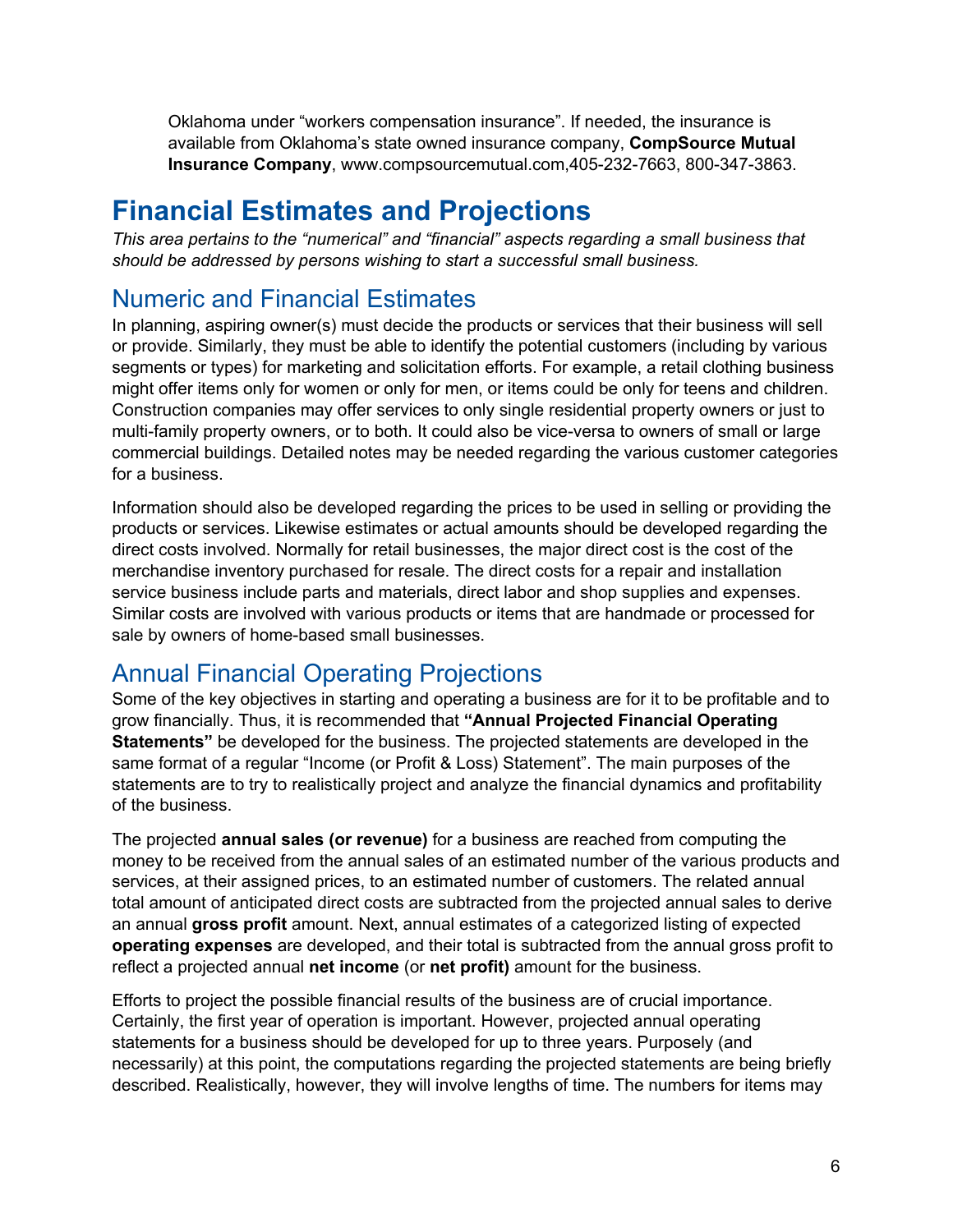be substituted at times to develop statements with different ranges of acceptable net income (or net profit) goals.

#### Initial Capital or Financing

Estimating the total initial capital or financing required to start the business is also important. Information from the annual projected operating statements can also be utilized to develop this item. Included will be an estimated amount to purchase an initial amount of merchandise inventory (if applicable). A similar estimated direct cost amount regarding repair and installation service businesses would include parts and materials, direct labor and other overhead. Common examples of costs to consider are costs involved in the purchase or lease of machinery and equipment; computer purchase or rental costs (including hardware, software and peripherals); costs for leasing building space (if applicable), construction costs (for renovation, remodeling and decorating a physical location); costs for shelving & fixtures (if applicable), plus other anticipated costs for office supplies, utilities, telephone, advertising & promotion, insurance, accounting & legal (and for other needs, as determined).

Once an initial amount of "startup capital or financing" is determined, the next decision is how or from where to obtain it. In reality, most new businesses must be **self-financed** by their aspiring owner(s). There are no general, small business startup grants. Plus, it is usually challenging for such owners to meet the initial lending criteria required by banks and other lenders (e.g., personal cash injection, available collateral assets, credit rating and more).

#### Other Assistance

Financial factors and projections in starting a small business are very important. Assistance from other private business professionals may be required. Plus, if available, assistance may be sought from the state programs in Oklahoma supported by the U.S. Small Business Administration (SBA). They include the "Oklahoma Small Business Development Center" (OKSBDC), www.oksbdc.org ; the "Women's Business Center" (WBC), www.reiwbc.org and the "Service Corp of Retired Executives" (SCORE) chapters in Oklahoma City, www.oklahomacity.score.org and Tulsa, www.tulsa.score.org. These sources emphasize the development of a written business plan. Plus, they regularly offer counseling and various workshops regarding starting, owning and operating a small business at a low or no cost amount. Additional assistance may also be sought from small business advisors at the state's various "technology centers".

At this point of planning, the aspiring owner(s) may find that more time will be needed before the business can be started. With a delay in registering the business with the SOS, if the proposed name is available, action will be needed to keep it. As indicated previously, if the start-up and registration delay will be less than two months, for \$10.00 the name can be reserved (held) for 60 days and used for registering within that time period. However, if the delay will be several more months to over a year, the owners may want to just register the name, indefinitely, as a "trade name", and for \$25.00, release it later to be used (in a registration for an LLC or other formal entity type).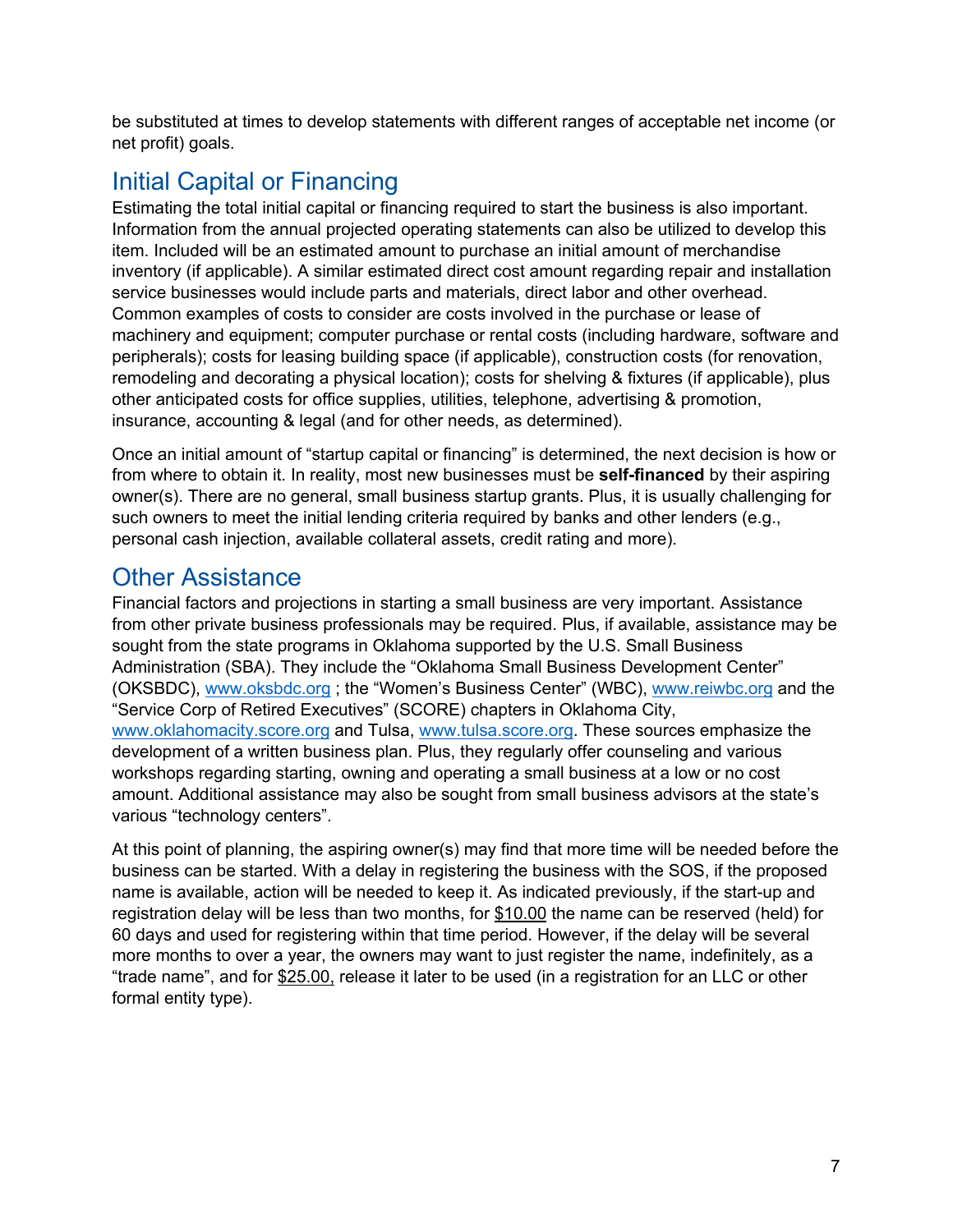## **Summary**

All parts of the information in this document are important. As such, they emphasize that starting a small business involves many factors and details.

In the initial organizing phase, it is critical to decide the "legal" or "entity" structure under which the business will be operated. The types of entity (or legal) structures used most by small businesses are a sole proprietorship, a general partnership, a limited liability company (LLC) and a corporation (also called a common corporation or C-Corp).

A "sole proprietorship" and a "general partnership" are the simple entity structure types, and they can be formed automatically by the owner(s). "LLCs" and "C-Corps" are formal structure types that can, possibly, offer more beneficial options regarding annual income tax filing and limited liability from lawsuits.

A business can also start under one type of entity structure and, later, change to another. However, regarding entity structuring, it is certainly recommended to consult with professional experts (such as public accountants, CPAs, attorneys, certified business financial planners, plus others qualified to work with small businesses).

After deciding the name and entity structure to start the business, the next step is to register the related information (in accordance to the specific entity type) with the Oklahoma Secretary of State (SOS). For businesses operating under the entity structures of a "sole proprietorship" or a "general partnership", only a "trade name" is registered with SOS. Registrations for businesses regarding formal entity types (i.e., LLCs and corporations) are done under the specific format and procedures for each of those structures.

After registering with the SOS, the business, will likely need to obtain an "Employers Identification Number" (EIN) from the federal agency, the Internal Revenue Service (which is free of charge).

Under Oklahoma laws, businesses that provide services may require the owner or its key operators to have a specific license. However, a license is not required for every type of service business. Business who sell tangible products and material items in Oklahoma are required to collect sales taxes on these sales. These businesses, whether wholesale or retail, that sell such items to customers in Oklahoma, are required to obtain one or more applicable sales tax permits from the Oklahoma Tax Commission (OTC), and to charge and collect the applicable rate of sales tax on the purchase prices of the items sold. Then, under their permit number(s), they must remit the taxes to OTC in the following month (unless extended longer) with a report. Wholesale businesses do not have to charge and collect sales taxes, if selling to a retail or resale business that has a sales permit. Since retail businesses sell to the final using or consuming customers, they must charge, collect and remit sales taxes to OTC unless the customer has an exemption. The requirement of businesses to obtain a sales tax permit (or permits) and to collect and remit sales taxes to SOS applies to retail businesses regardless of size. This includes even the smallest businesses that may be homebased who sell products online.

Realistic estimates regarding the customers, the products and services to be provided, the prices to be charged, estimates of direct costs (e.g., merchandise inventory or direct parts, materials, labor and other overhead), plus the categories of operating expenses of a business